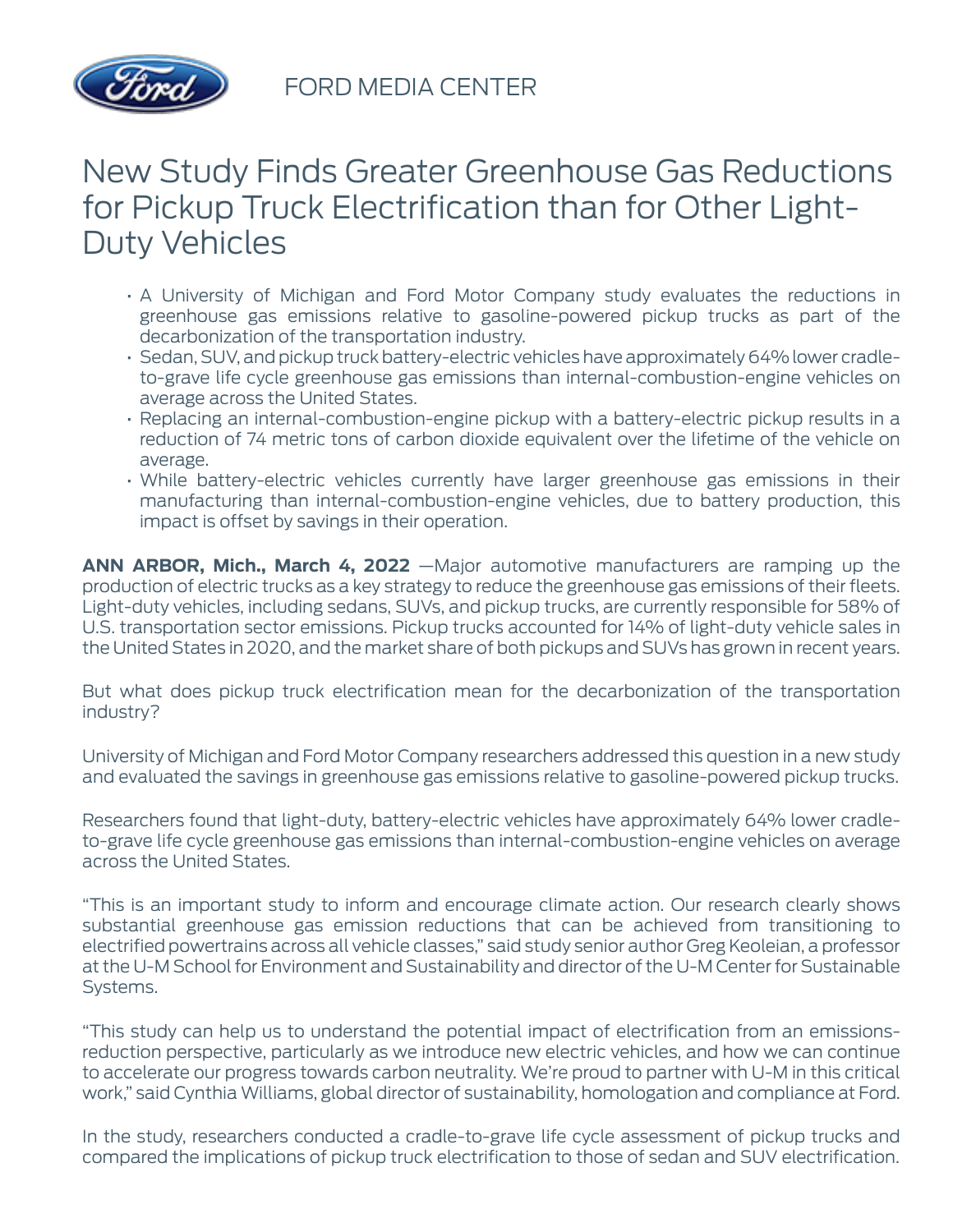With a focus on evaluating greenhouse gas emissions, researchers looked at three different model year 2020 powertrain options—internal-combustion-engine vehicles, hybrid-electric vehicles, and battery-electric vehicles—for midsize sedans, midsize SUVs, and full-size pickup trucks, accounting for differences in fuel economy, annual mileage, vehicle production, and vehicle lifetime across vehicle classes.

"This study expands upon previous studies that have focused on comparing battery-electric vehicle sedans to their internal-combustion-engine or hybrid counterparts," said Keoleian. "We report emissions for vehicle production, use, and end-of-life stages on a per-mile basis and over the total vehicle lifetime. In addition, we analyzed the regional variation in emissions considering differences in electricity grid mixes and ambient temperatures, and we also explored the effects of the rate of grid decarbonization on emission reduction."

The study offers key findings. Researchers, for instance, found that switching an internalcombustion-engine vehicle to a battery-electric vehicle results in greater total tonnage of emissions reductions as the vehicle size increases, due to the greater fuel consumption of larger vehicles. "Though the percentage savings is approximately the same across vehicle classes, on average replacing an internal-combustion-engine sedan with a battery-electric sedan saves 45 metric tons of carbon dioxide equivalent, replacing an internal-combustion-engine SUV with a battery-electric SUV saves 56 metric tons of carbon dioxide equivalent, and replacing an internal-combustionengine pickup with a battery-electric pickup saves 74 metric tons carbon dioxide equivalent over the lifetime of the vehicles," said study first author and Center for Sustainable Systems Research Specialist Max Woody.

The researchers also found that battery-electric vehicles have larger greenhouse gas emissions in their manufacturing than internal-combustion-engine vehicles, due to battery production, but this impact is offset by savings in their operation. For battery-electric vehicles and internal-combustionengine vehicles, the breakeven time is 1.2 to 1.3 years for sedans, 1.4 to 1.6 years for SUVs, and 1.3 years for pickup trucks, based on the average U.S. grid and vehicle miles traveled.

Vehicle emissions vary across the country, as different temperatures and different drive cycles affect a vehicle's fuel economy. For electric vehicles, the emissions intensity of the local electricity grid is also an important factor. The study developed maps to show the lifetime grams of carbon dioxide equivalent/mile for each powertrain (internal-combustion-engine vehicles, hybrid vehicles, and battery-electric vehicles) and vehicle type (sedan, SUV, and pickup truck) by county across the United States. Researchers found that concerns about battery-electric vehicles having higher emissions than internal-combustion-engine vehicles or hybrids are largely unfounded, as batteryelectric vehicles outperform hybrids in 95% to 96% of counties, while battery-electric vehicles outperform internal-combustion-engine vehicles in 98% to 99% of counties, even assuming only modest progress towards grid decarbonization.

Charging strategies can further reduce battery-electric vehicle greenhouse gas emissions. The study found that charging during the hours of the day with the lowest grid emissions intensity can reduce emissions by 11% on average. "Deployment of electric vehicles and expansion of renewable energy resources like solar and wind should be done at the same time; the benefit of each is increased by the development of the other," said Woody.

The study, "The role of pickup truck electrification in the decarbonization of light-duty vehicles," was published online March 1 in the journal *Environmental Research Letters*.

The other authors of the study are Parth Vaishnav of the U-M School for Environment and Sustainability and Center for Sustainable Systems and Robert De Kleine, Hyung Chul Kim, James E. Anderson, and Timothy J. Wallington of Ford Motor Company's Research and Innovation Center.